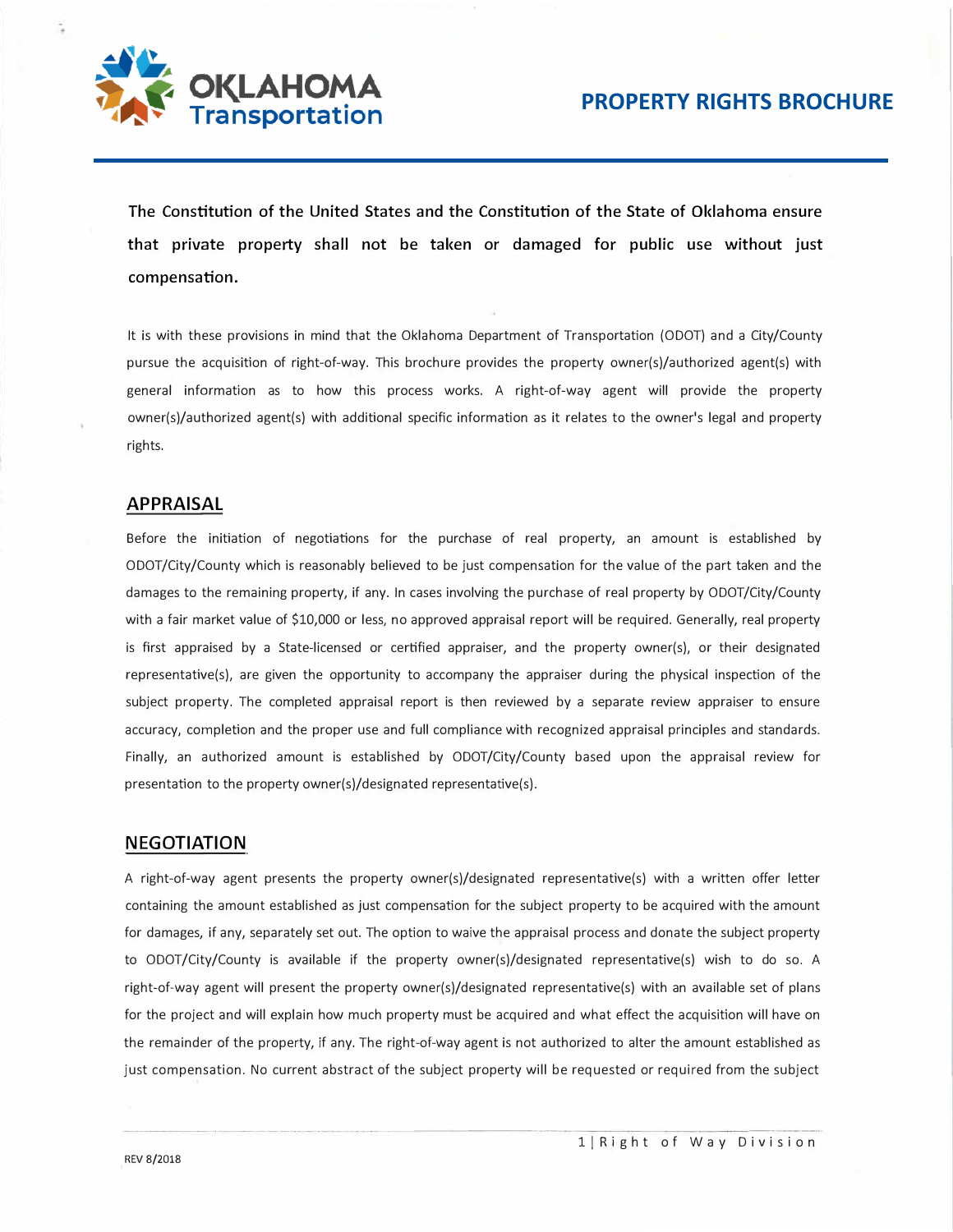

property owner(s)/designated representative(s). The right-of-way agent will periodically request that the property owner(s) or their designated representative(s) confirm the current surface ownership of the property regarding individual owners of record, liens, mortgages and tenants, if any. The property owner(s)/designated representative(s) are encouraged to advise the right-of-way agent when and if any actual or pending surface title changes occur.

## **ACCEPTANCE OF OFFER**

If the property owner(s)/designated representative(s) agree to accept the offer presented, the right-of-way agent will prepare the deed(s) or easement(s), claim form(s) and other documentation necessary to transfer ownership of the subject property. No formal closing is required as the property owner(s)/designated representative(s) will simply be asked to execute and convey to the right-of-way agent the aforementioned documentation. After these documents have been properly executed, they will be forwarded to ODOT's Oklahoma City office for review, processing and the issuance of a State warrant (check). After the required processing period, normally 25 to 30 business days, the check will be mailed to the property owner(s)/designated representative(s). If there is a mortgage on the subject property, the check may take longer to be processed due to the mortgage holder agreeing to and executing a partial mortgage release or discharge of the mortgage. In the event the negotiation is contingent on the basis of the property owner(s)/designated representative(s) retaining and removing improvements from the right-of-way limits, a specific date will be established for the property owner(s)/designated representative(s) to remove the improvements. On projects where the lead time permits, the Department may be able to lease the improvement(s) to the property owner(s)/designated representative(s) on a month-to-month basis, until such time as the right-of-way must be cleared for utility relocations and/or construction.

### **EMINENT DOMAIN**

Should the property owner(s)/designated representative(s) decline to accept ODOT's/City's/County's offer of compensation, or should the title to the subject property be defective, it will be necessary for ODOT/City/County to acquire property for public use upon the payment of just compensation. The legal process by which the power of eminent domain is exercised is known as "condemnation".

Condemnation proceedings are commenced by filing a Petition in the District Court for the county in which the subject property is located. The property owner(s) will be served with a copy of the Petition. The first step taken in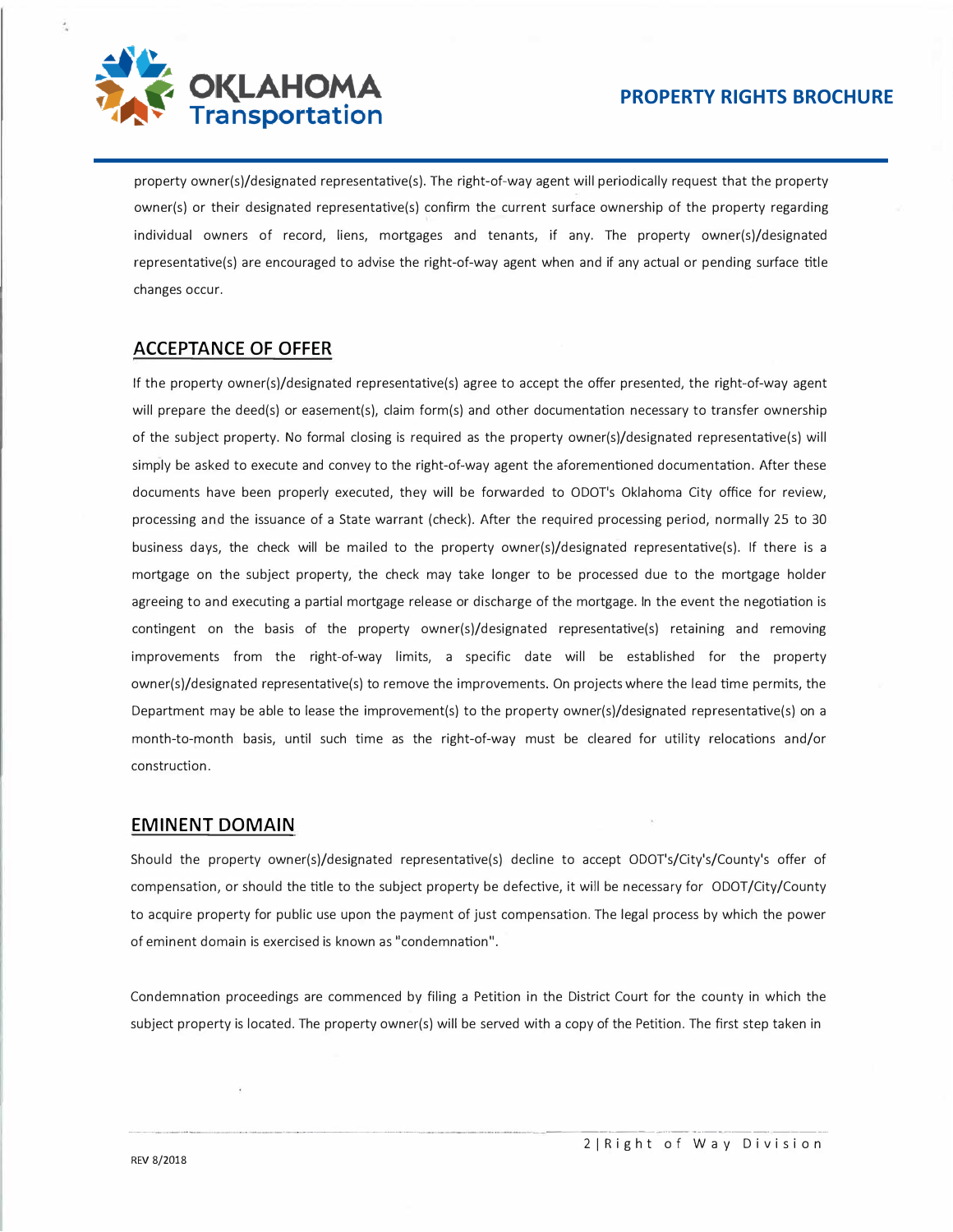

the condemnation process is for a District Judge to appoint three unbiased, disinterested freeholders, or "commissioners", to decide the amount of compensation that they believe the property owner(s) should receive.

The commissioners will be appointed at a hearing which will be held at the county courthouse, and the property owner(s) will be provided written notice at least ten (10) days prior to the aforementioned hearing. By law, the District Judge has the authority to select all three commissioners, however, in some instances the District Judge may ask the affected parties for suggestions as to whom to appoint. The property owners have the right to attend the hearing, but are not required to do so.

Three court-appointed commissioners will then inspect the subject property and assess the amount of compensation they believe ODOT/County/City should pay. Compensation awarded by the commissioners (known as the commissioners' award) will include the value of the property actually acquired as well as damages, if any, by way of reduction in value to the remaining portion of the property not acquired.

Any special and direct benefits to the part of the property not acquired may be offset against any injury (damage) to the property not acquired. The commissioners will then file a written Report of Commissioners with the Court Clerk detailing their findings.

Subsequent to the filing of the Report of Commissioners, ODOT/City/County will deposit the amount awarded by the commissioners with the Court Clerk. State law provides that upon such deposit, ODOT/City/County acquires the right to take possession of the subject property. If the property owner(s) wishes to do so, an application may be made to the Court for disbursement of the commissioners' award to the owner(s) (or at least a portion of the award to which they are entitled). The withdrawal of the commissioners' award in no way affects the property owner(s) right to pursue further legal action as detailed below.

If either party believes there has been an error or omission in the Report of Commissioners, or if the property owner(s) wish to challenge ODOT's/County's/City's legal power to take possession of the subject property, a **written exception** to the Report of Commissioners must be filed within thirty (30) days of the filing of the Report of Commissioners. The written exception must be filed with the Court Clerk and the Court may then accept or reject the written exception. If the Court accepts the written exception, it may order a new appraisal. In that event, ODOT/City/Court will have a continuing.right of possession acquired via the first Report of Commissioners, unless and until the Court rules that ODOT/City/County does not have the power to condemn the subject property.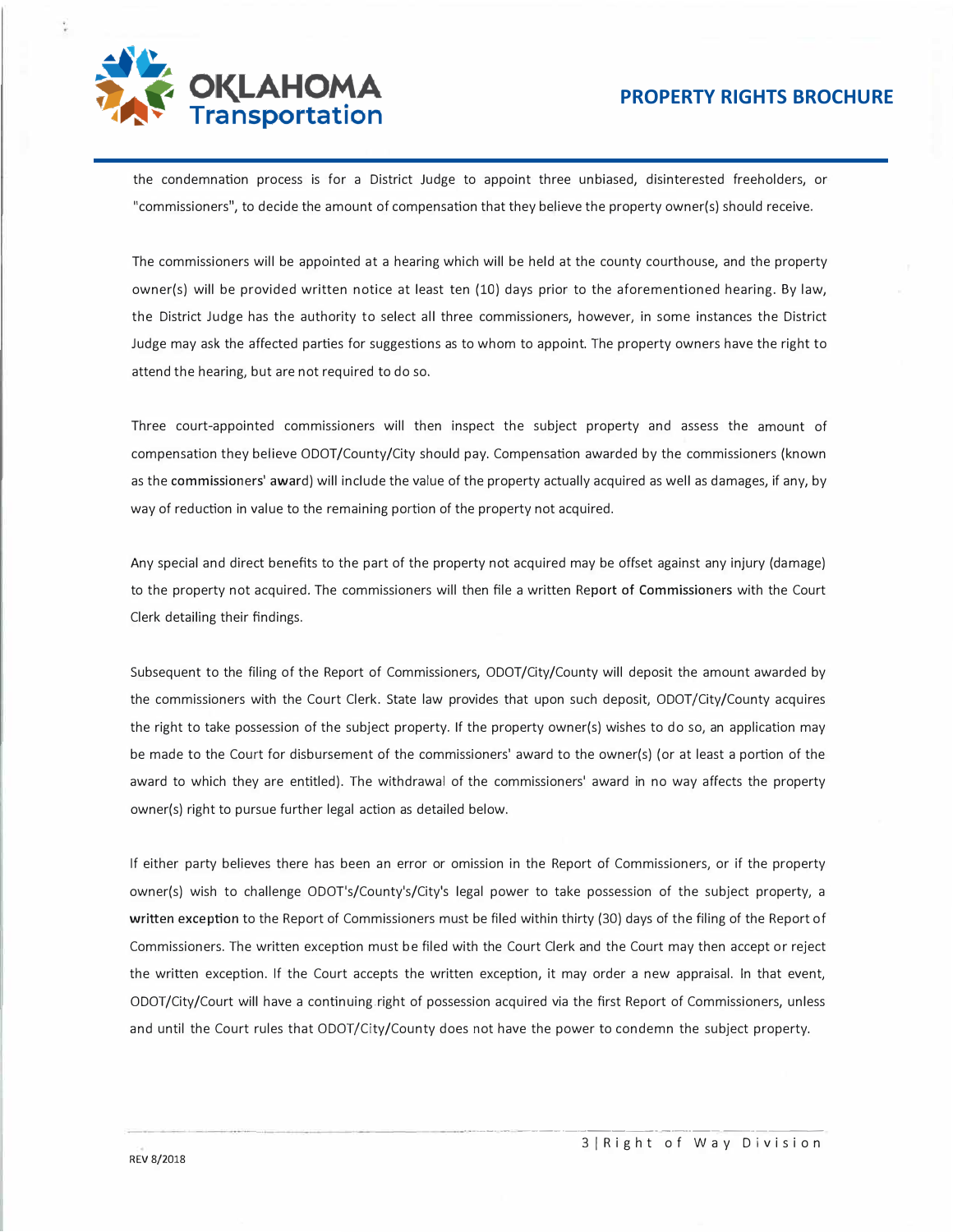

If either party desires to challenge only the amount awarded by the commissioners, it must do so by filing a Demand for Jury Trial with the Court Clerk within sixty (60) days of the filing of the Report of Commissioners.

In the event of a jury trial and a jury verdict which exceeds the amount awarded by the court-appointed commissioners, ODOT/County/City would then have to deposit an amount equal to the difference between the jury verdict and the commissioners' award with the Court Clerk. Similarly, should the jury verdict be for an amount less than the commissioners' award, the property owner(s) would be required to return that portion of the commissioners' award which exceeds the amount of the jury verdict. Should the amount of the jury's verdict exceed the amount of the commissioners' award by ten percent (10%) or more, then ODOT/County/City must reimburse the property owner(s) for their reasonable attorney, appraisal and engineering fees, that were incurred in connection with the condemnation proceedings. Either party may appeal the action taken by the District Court to the Oklahoma Supreme Court.

### **INCIDENTAL EXPENSES**

A real property owner may qualify for the reimbursement of expenses incurred for items such as recording fees, transfer taxes and similar expense incidental to conveying such real property to ODOT/City/County. The extent of reimbursement must be incurred by the property owner(s) and shall be determined and pre-approved by ODOT/County/City. Penalties for prepayment of any existing recorded mortgages are also included. If the property owner(s) is/are refused an incidental expense payment or believes the payment offered is not adequate to cover incurred expenses, they have the right file a written appeal to:

> Chairman, Board of Appeals Oklahoma Department of Transportation, Office of the General Counsel 200 N.E. 21<sup>st</sup> Street, Oklahoma City, Oklahoma 73105

The appeal must be filed within sixty (60) days of the date ODOT/City/County assumes legal possession of the subject property being acquired. This appeal procedure is provided in relation to incidental expenses only. If the property owner(s) are not satisfied with the fair market value offer for the subject property, they can consult the right-of-way agent for information regarding their rights to court proceedings. The "fair market value offer" to buy is a separate offer and is not subject to review by the Board of Appeals.

-----·- -----· --- ---------